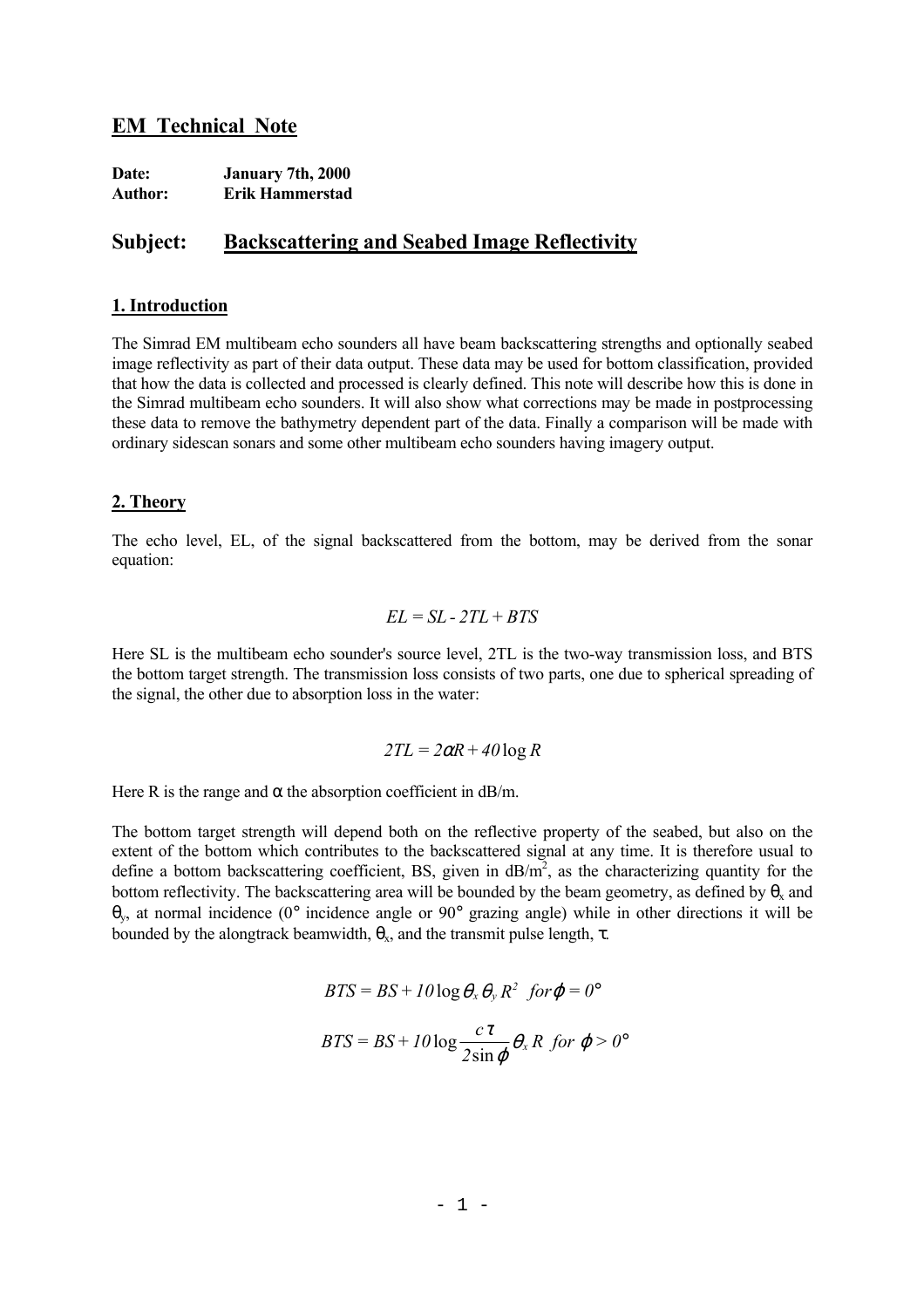How the backscattering coefficient varies with incidence angle,  $\varphi$ , is of course an important part of seabed characterization and in determining the type of material which is on the seabed surface.

The receivers of the multibeams have limited dynamic range and a time variable gain (TVG) is therefore run during the ping to avoid overload or having the echo return buried in noise. The TVG must be predicted before reception, and must be devised so that the average signal level in the receiver is at an optimum level so as to be able to cater for random variations in bottom reflectivity. The limiting factor here is the A/D converters which with 12 bit as in most systems have 66 dB dynamic range. An additional reason for running such a TVG is that it will flatten the beam sample amplitudes. This is beneficial for bottom detection, but also important for display of the seabed image, where one is primarily interested in reflectivity contrasts, which resolvability is strongly limited by the number of colors or gray shadings available (or discernable) in today's printers.

When the EM 12 was designed in 1990, an investigation of the literature was done to get an idea of how backscattering coefficients varied with incidence angle. Unfortunately, most of the reported results dealt with low grazing angles, i.e. outside the region of interest. The conclusion that was drawn was that for incidence angles larger than about 25° a good approximation for most conditions would be to assume that a uniform flat bottom is characterized by a mean backscattering coefficient,  $BS<sub>0</sub>$ , and that angular variation is given by Lambert's law, i.e.:

### $BS = BS_0 + 20 \log(\cos \varphi)$

A paper (by Gensane in IEEE JOE Jan. 89) described measured backscattering coefficients versus grazing angle also gave data near normal incidence. The paper did show deviations from the Lambert's law, very little though for incidence angles from 40° to 80° but somewhat larger between 25° and 40° (but the data given in Urick's standard underwater acoustics book fits Lambert's law well also in this region). For smaller incidence angles, a reasonable fit to the data could be achieved by the simple scheme of assuming that the backscattering coefficient changes linearly with incidence angle from  $BS<sub>N</sub>$  at 0° to BS<sub>O</sub> at 25°. Thus, after recognizing that an incidence angle of 25° is equivalent to about R = 1.1R<sub>I</sub>, and replacing the trigonometric functions by the equivalent expressions in  $\overline{R}$  and  $\overline{R}$ , the full model is:

$$
BTS = BS_N + I0 \log \theta_x \theta_y R^2 \text{ for } R \le R_I
$$

$$
BTS = BS_O - 5\log(R/R_I)^2 [(R/R_I)^2 - I] + 10\log \frac{c\tau}{2} \theta_x R \text{ for } R \ge 1.1 R_I
$$
  

$$
BTS = BS_N + 3.162\sqrt{R/R_I - I}(BS_O - BS_N) - 5\log(R/R_I)^2 [(R/R_I)^2 - I] + 10\log \frac{c\tau}{2} \theta_x R \text{ for } R_I \le R \le 1.1 R_I
$$

From later literature no reasons for changing the above model has been found, with one exception. The crossover angle between the two regions has been shown to be quite variable depending on material type, and can be anywhere in the 5-30° region.

#### **3. Implementation**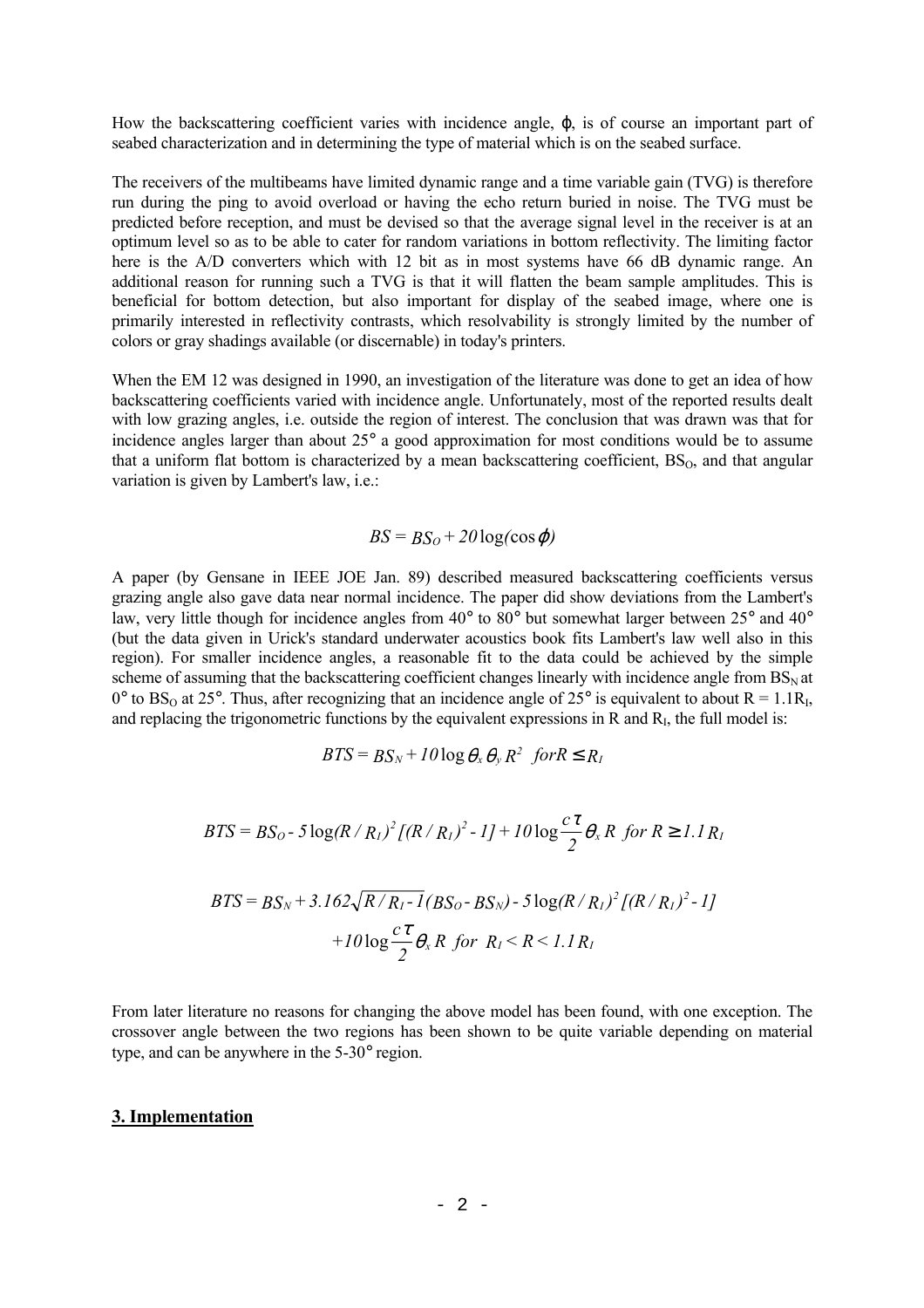The TVG law run in the Simrad multibeam echo sounders is based upon the above model with a fixed crossover angle between the two regions of 25°.

1) Based on previous pings, the range to normal incidence, RI, and the backscattering coefficients at normal and oblique incidence,  $BS_N$  and  $BS_O$ , are estimated.

2) The fixed gain is set to provide an echo level maximizing dynamic range.

3) The gain is varied in time or equivalently range according to the above model.

In the gain setting, nominal values are used for source level and receiver sensitivity. After beamforming, the sample amplitudes are corrected for processing gain, and beam pointing angle dependent variations in source level and receiver sensitivity (for the deep sea systems corrections are also applied for the different frequencies used in different transmit sectors). Finally the used  $BS<sub>0</sub>$  is subtracted which gives correctly scaled backscattering strengths in the area outside of normal incidence, but still with the ususal normal incidence peak flattened to the same level as outside.

After bottom detection further corrections are applied to take into account any errors in the estimate of the range to normal incidence and any lack of gain at the extreme ranges or too much gain applied at the lesser ranges (the latter may occur due to limitations in the dynamic range possible in the TVG circuitry).

The data which are provided in the seabed image datagrams are picked from the beam amplitude samples in such a way that when fitted together the total array of samples represent a continuous set along the bottom with a fixed interval in range according to the range sampling rate of the multibeam echo sounder and the mode it is used in. Due care is taken for beams with a lesser detected range than its neighbor closer to the nadir beam, and to some extent data is picked to avoid holes due to beams lacking valid detections. The sample corresponding to the detected range in a beam is identified in the datragram to allow correct placements of the imagery samples on the bottom. The used absorbtion coefficient,  $R_I$ ,  $BS_N$ and  $BS<sub>0</sub>$  are stored with the data to allow a user to fully take into account the model used and apply any corrections required. Furthermore on the latest systems (excepting the EM 12, EM 950 and EM 1000) the data are corrected according to an operator settable angle for where the crossover from the normal incidence to Lambert's law region is to take place (this angle is also logged with the data).

The BS values given in the depth datagrams are an average value of the sample amplitude values. Short averaging lengths are used and the maximum average level within a beam is chosen to represent the beam BS. However when the echo in a beam is very short the maximum sample amplitude is chosen (usually near normal incidence in shallow waters). In contrast to what is done in the seabed imagery datagrams the backscattering strengths around normal incidence are corrected for the TVG law used in this region, and the effect of the Lambert's law assumption taken out. Thus the BS values in the depth datagrams are correctly scaled at all angles.

The result of the implementation is that the measured seabed image amplitudes are "correct", i.e. they are the seabed's backscattering coefficients, or at least these are recoverable in postprocessing. An inherent uncertainty in the values due to variation in transducer sensitivities may be estimated to be typically  $\pm 1$ dB, but this may be larger on a specific system, and for a specific sample at least  $\pm 3$  dB (especially in the EM 950/1000 due to transmit pattern ripple and less overlap between receive beams, which again can be corrected in postprocessing).

### **4. Postprocessing**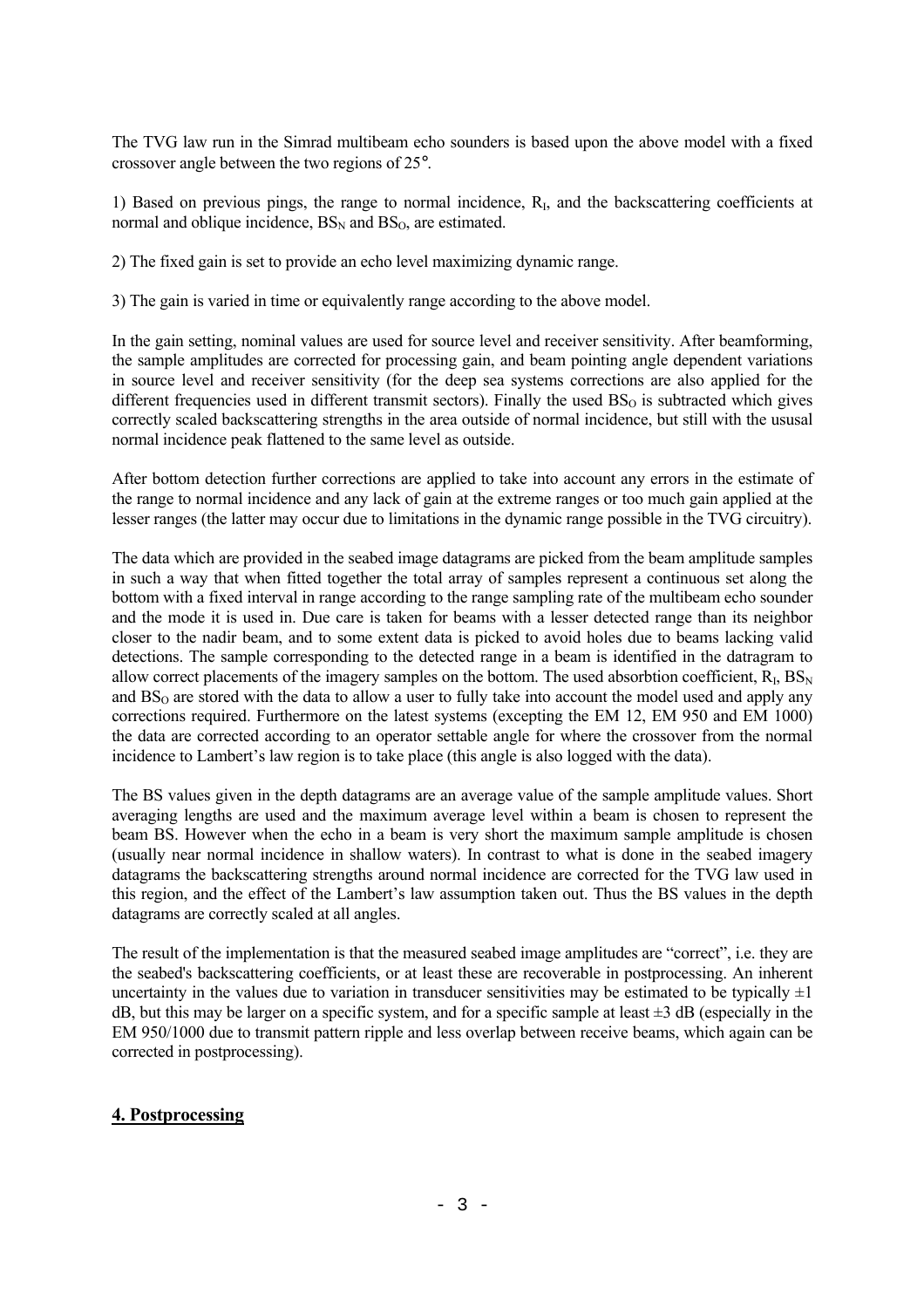For seabed classification it seems reasonable to assume that the beam backscatter coefficients will be sufficient, especially when equidistant beam spacing is used. As all incident angle dependence and backscattering level assumptions have been removed from this data, the only parameter used in the realtime calculations which may need to be corrected is the scattering area which will not be correct if the bottom is not really flat. The areas used are:

| $A = \psi_T \psi_R R^2$                  | around normal incidence |
|------------------------------------------|-------------------------|
| $A = \frac{1}{2}c\tau \psi_T R/\sin\phi$ | elsewhere               |

Here c is the sound speed,  $\tau$  the pulse length, and  $\Psi_T$  and  $\Psi_R$  are the transmit and receive beamwidths respectively. The first equation for the area is valid until the bottom incidence angle is larger than the largest of the following two angles, given by:

$$
\cos \phi_{L1} = \left(1 + \frac{c\tau}{2D}\right)^{-1}
$$

$$
\sin \phi_{L2} = -\frac{\Psi_R D}{c\tau} + \sqrt{\left(\frac{\Psi_R D}{c\tau}\right)^2 + 1}
$$

The above equations assume the bottom to be flat, and may require a slight revision when the bottom has a significant slope in any direction, i.e.

$$
A_r = I0\log\frac{\theta_x\theta_y R^2}{\cos\varphi_x\cos\varphi_y}
$$

$$
A_r = 10 \log \frac{c \tau \theta_x R}{2 \cos \varphi_{x} \sin \varphi_{y}} (\varphi_{y} \neq 0)
$$

For the seabed imaging data there are a number of things that can be done with depending on what one is looking for. Some possible corrections are the removal of the Lambert's law, corrections for actual bottom slope, calculation of true backscatter coefficients (i.e. reinsertion of angular dependence), application of a different model for backscatter variation with incidence angle (such as using Gesand's suggestion to model incidence variation by  $\gamma_0$  - 10 log(sin<sup>2</sup> $\phi$ tg $\phi$ ) for incidence angles larger than 30°,  $\gamma_0$ being chosen to give a smooth transition to the model). Note that as many corrections are small and vary little with angle, perhaps except near normal incidence, quite often they need only be calculated and applied beam by beam.